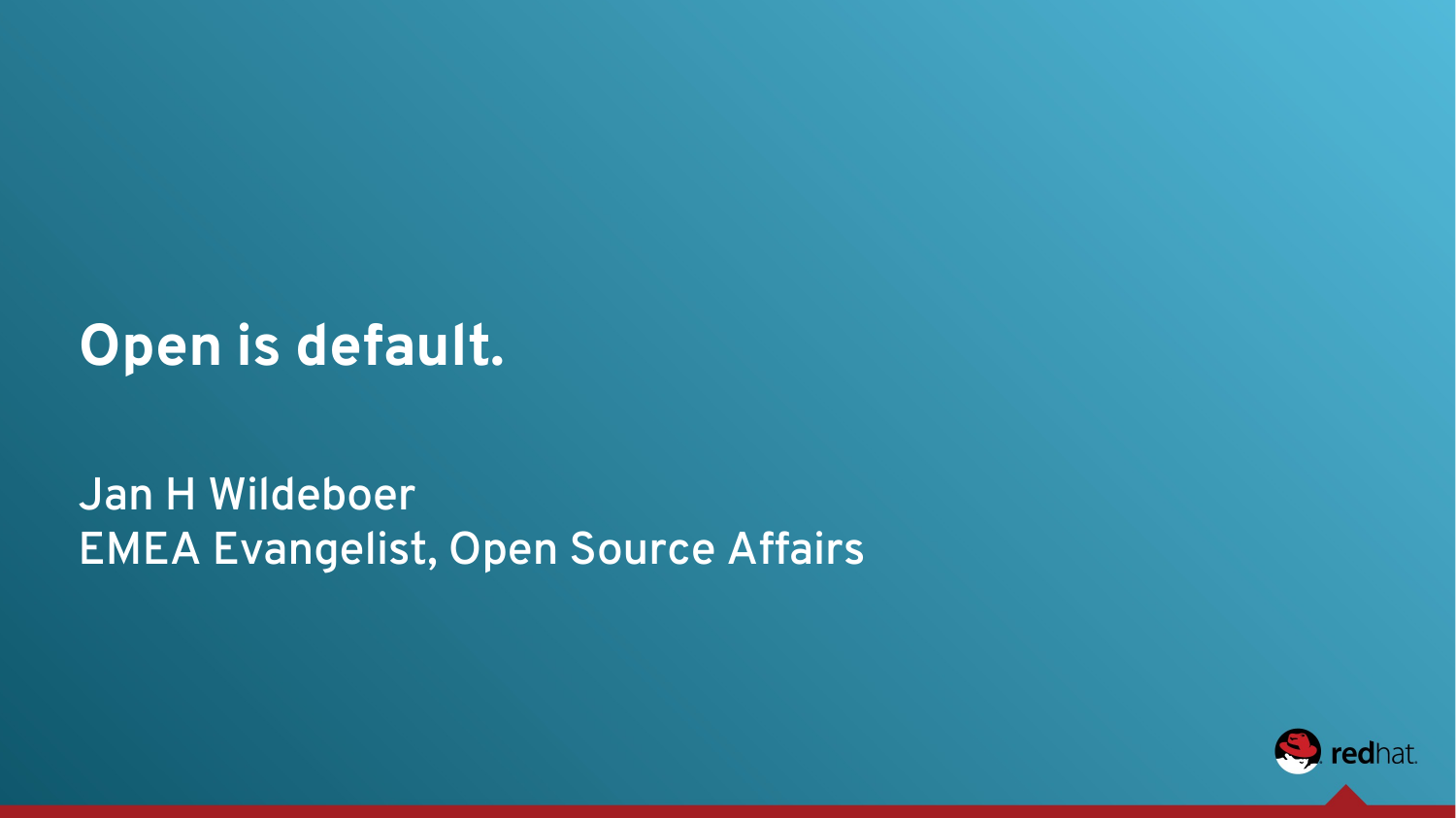# **TIMES OF CHANGE**

We decentralize. We modularise. We build universal stacks with components that can be recombined. And 80% of those stacks are completely exchangeable. They are not your competitve edge.

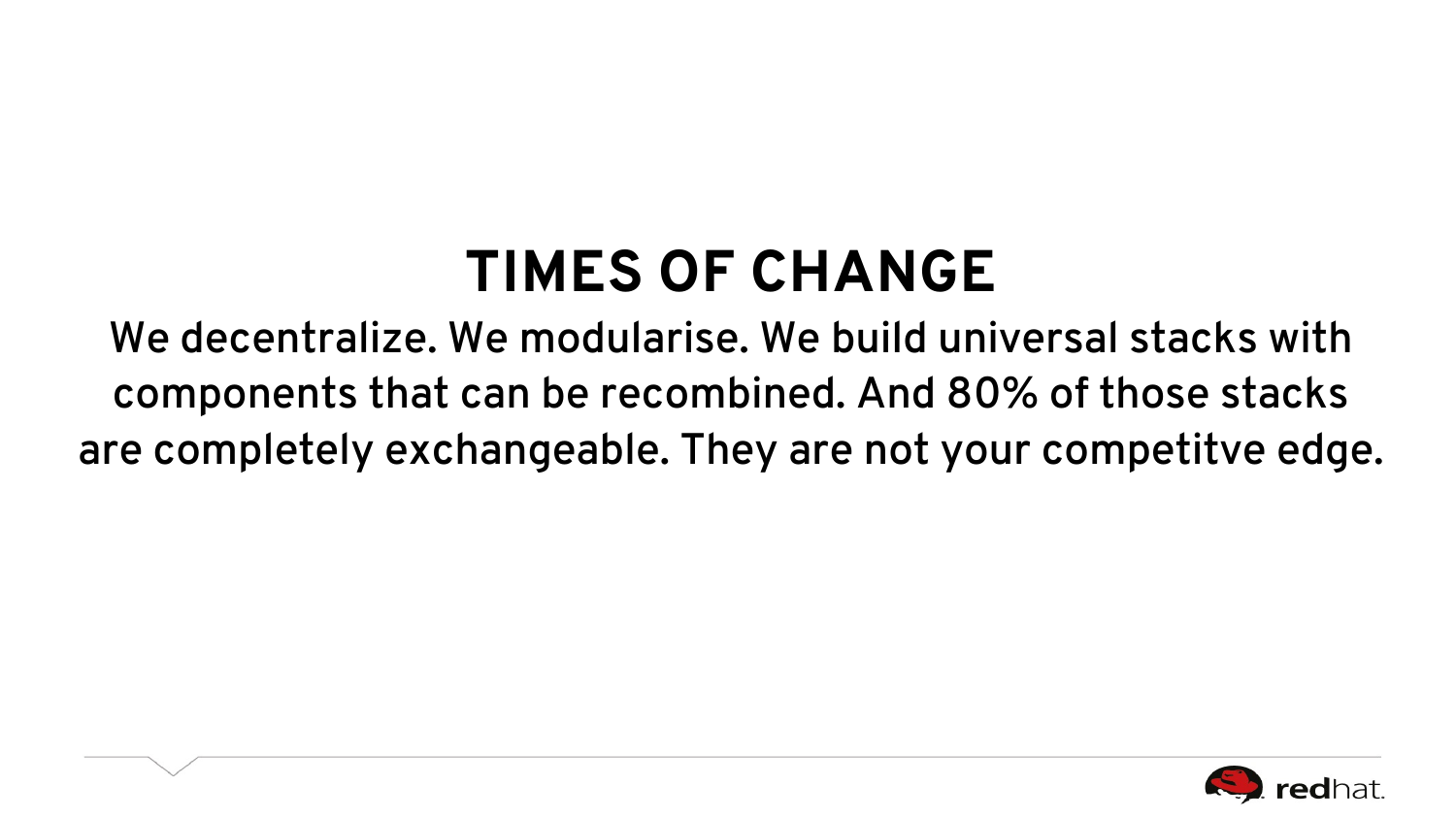# **TOGETHER**

#### The 80% can and should be shared. Inside Amadeus. With your competition. With other verticals. With Red Hat.

We grow when we share :-)

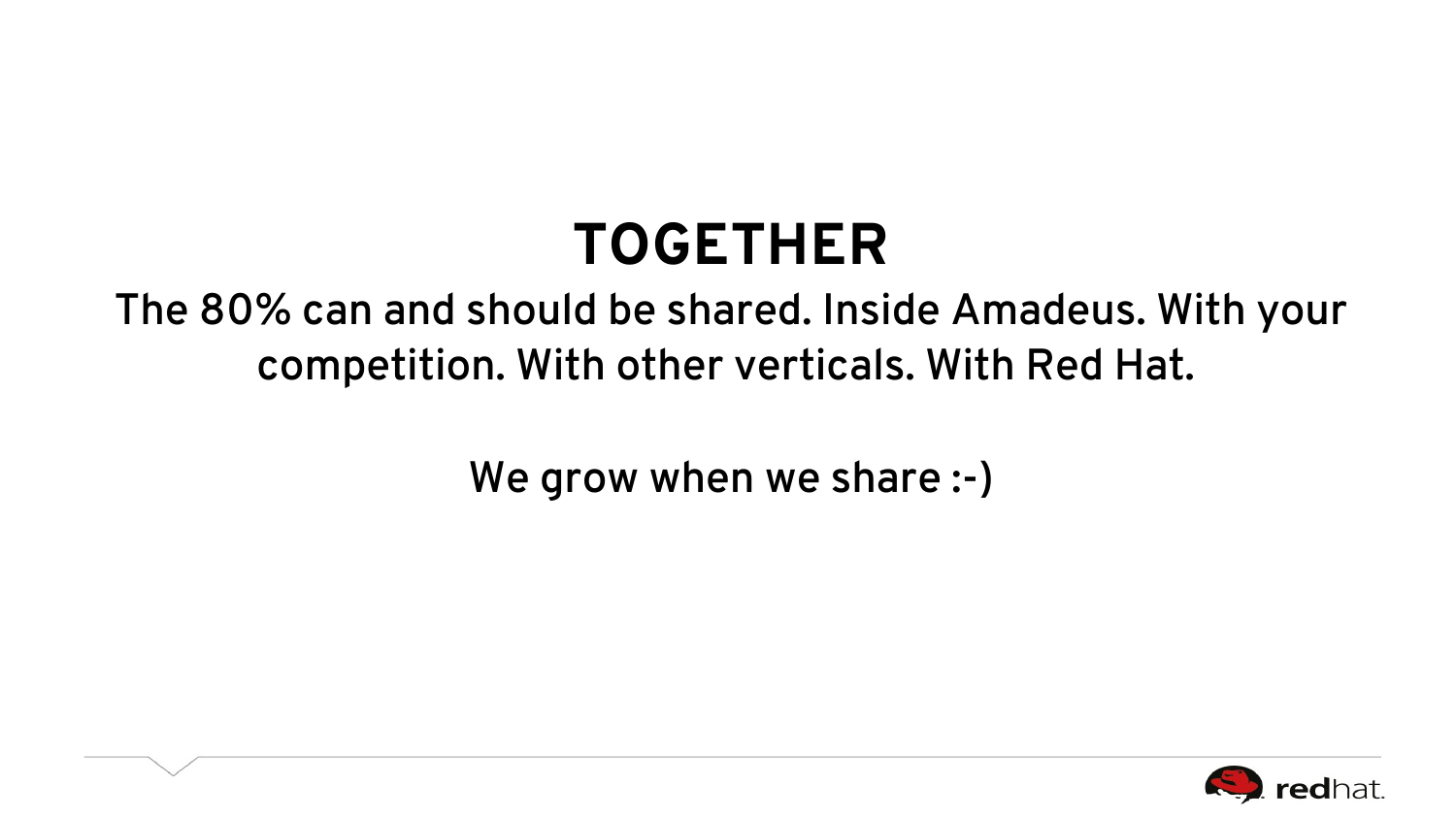# **OPEN STANDARDS**

Proprietary data formats and interoperability create lock-in based ecosystems. Limiting your possibilities and making you dependent Open Standards put you in control of YOUR data and YOUR knowledge

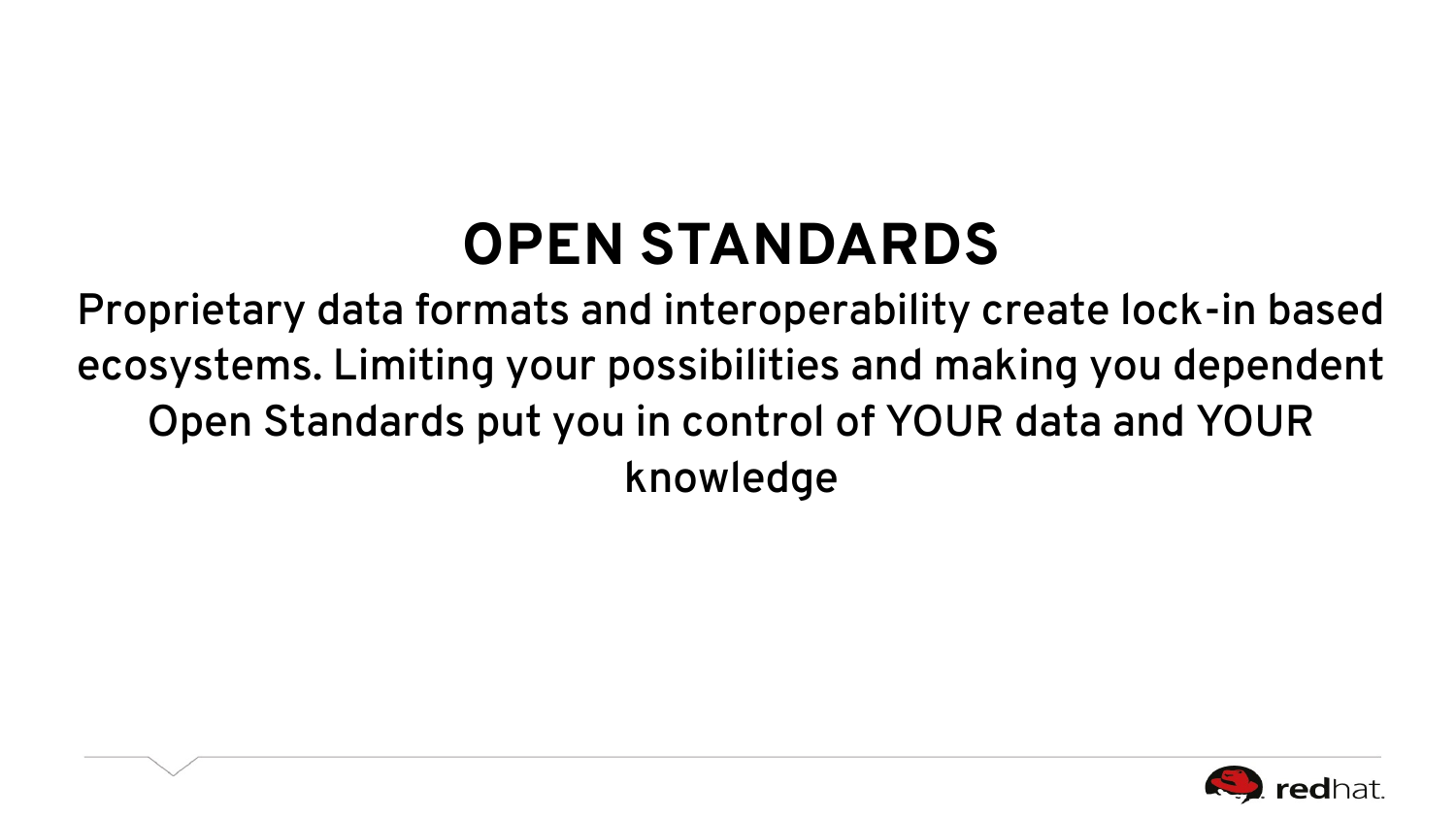# **OPEN SOURCE**

Open Standards create a competitive ecosystem, a free market. And over time the Open Source implementations will become the default option for all participants. No matter if Open or Proprietary

### TCP/IP, SSL/TLS, JEE

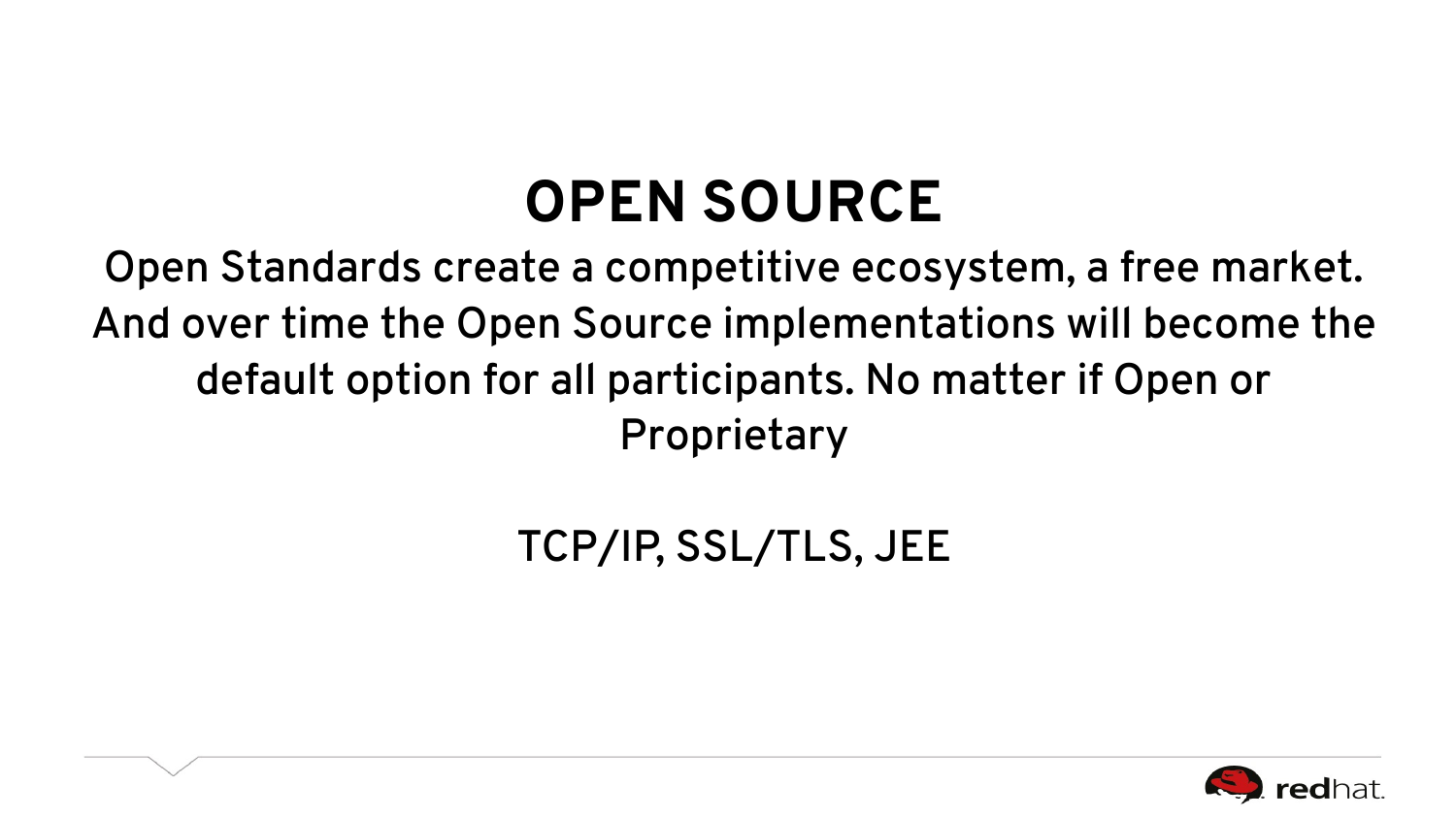#### **OPEN IS DEFAULT**

### Open Source and Open Source Methods are now more and more the default mode of operation

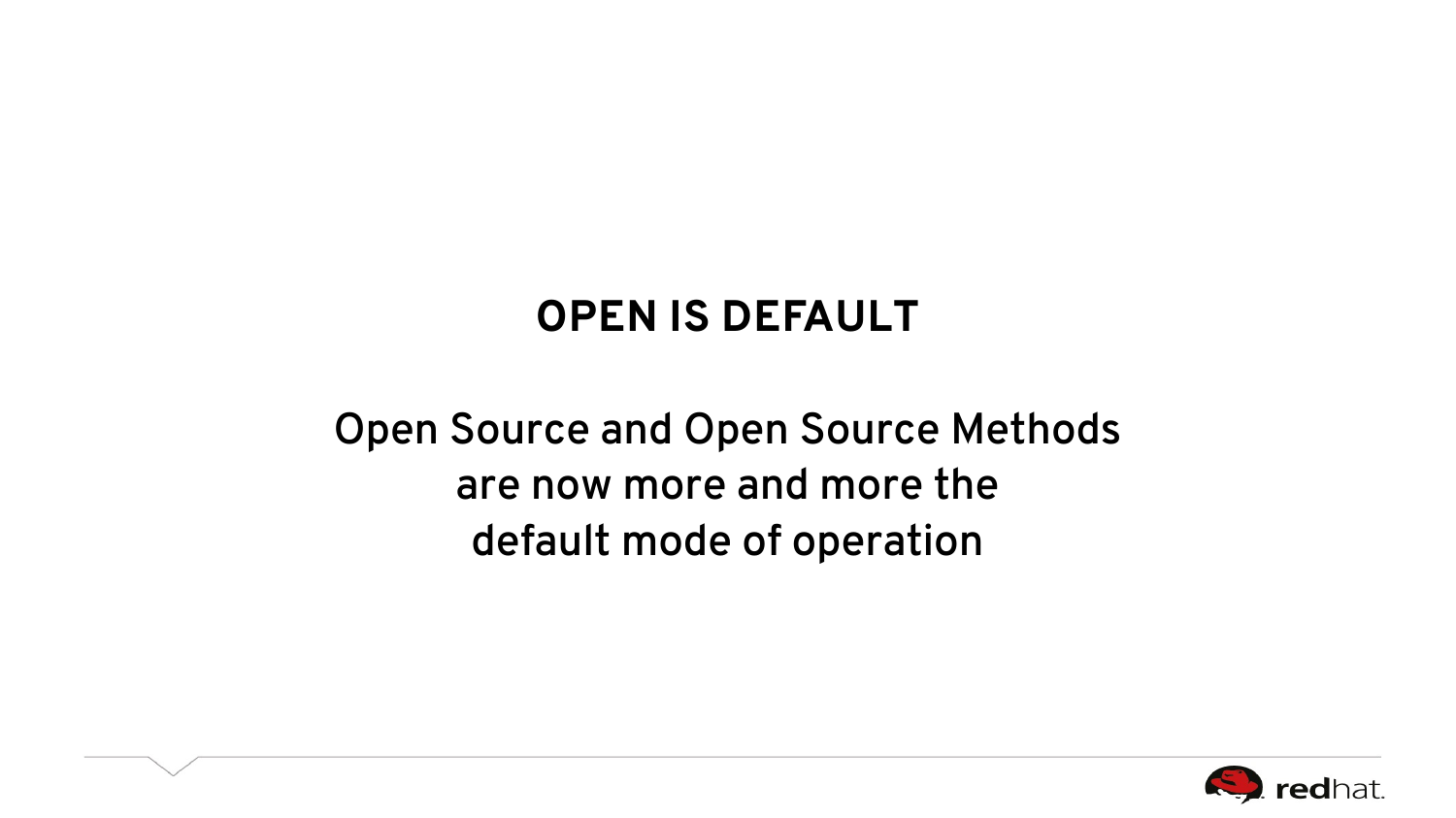#### **OPEN SOURCE FOR QUALITY**

### 8 out of 10 are choosing Open Source based on quality. Jumped from fifth to first this year

Source: Blackduck Future of Open Source Survey 2014

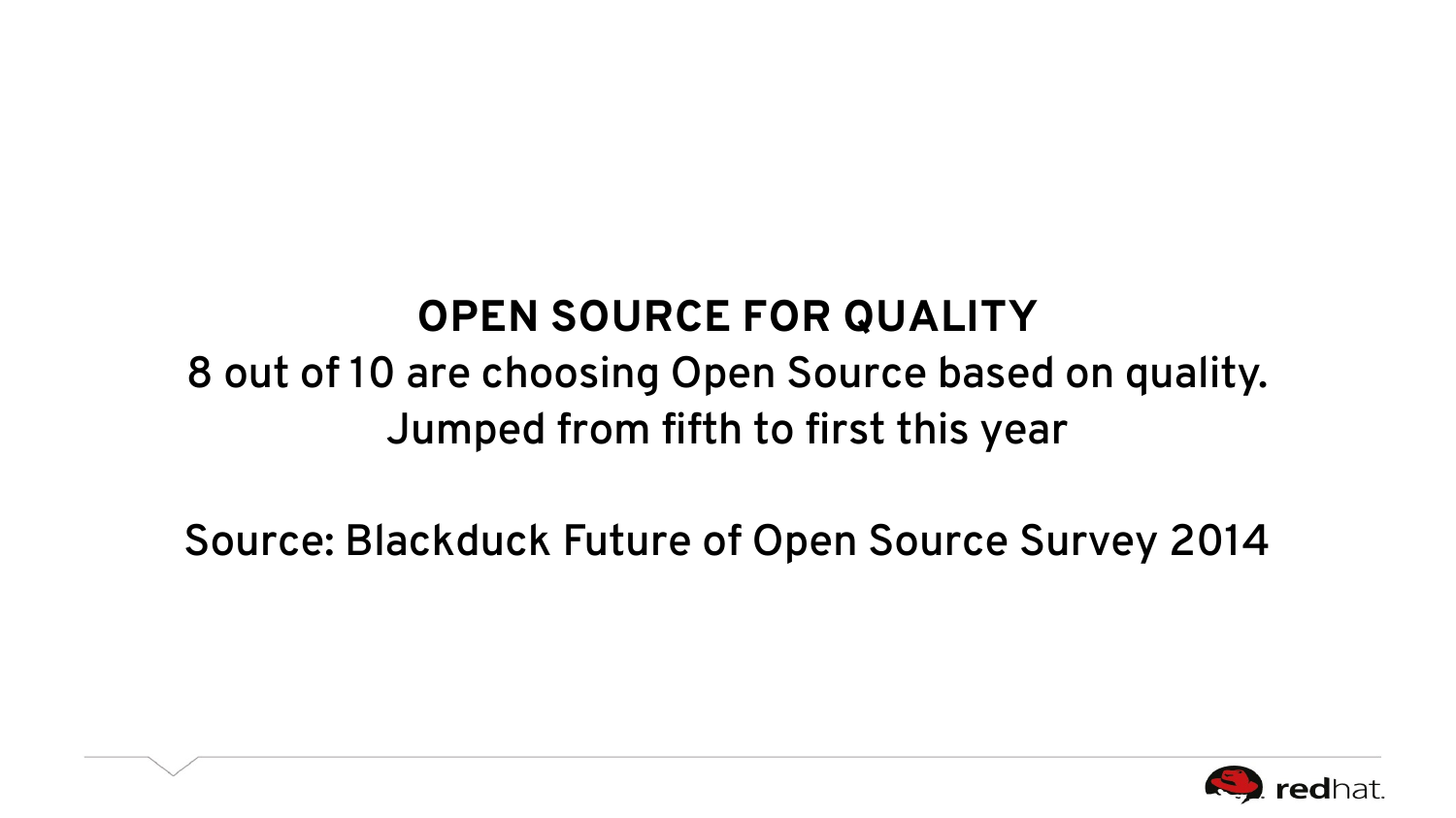#### **OUR WORLD IS GETTING BIGGER**

#### 50% of all enterprises are expected to contribute to and adopt Open Source

Source: Blackduck Future of Open Source Survey 2014

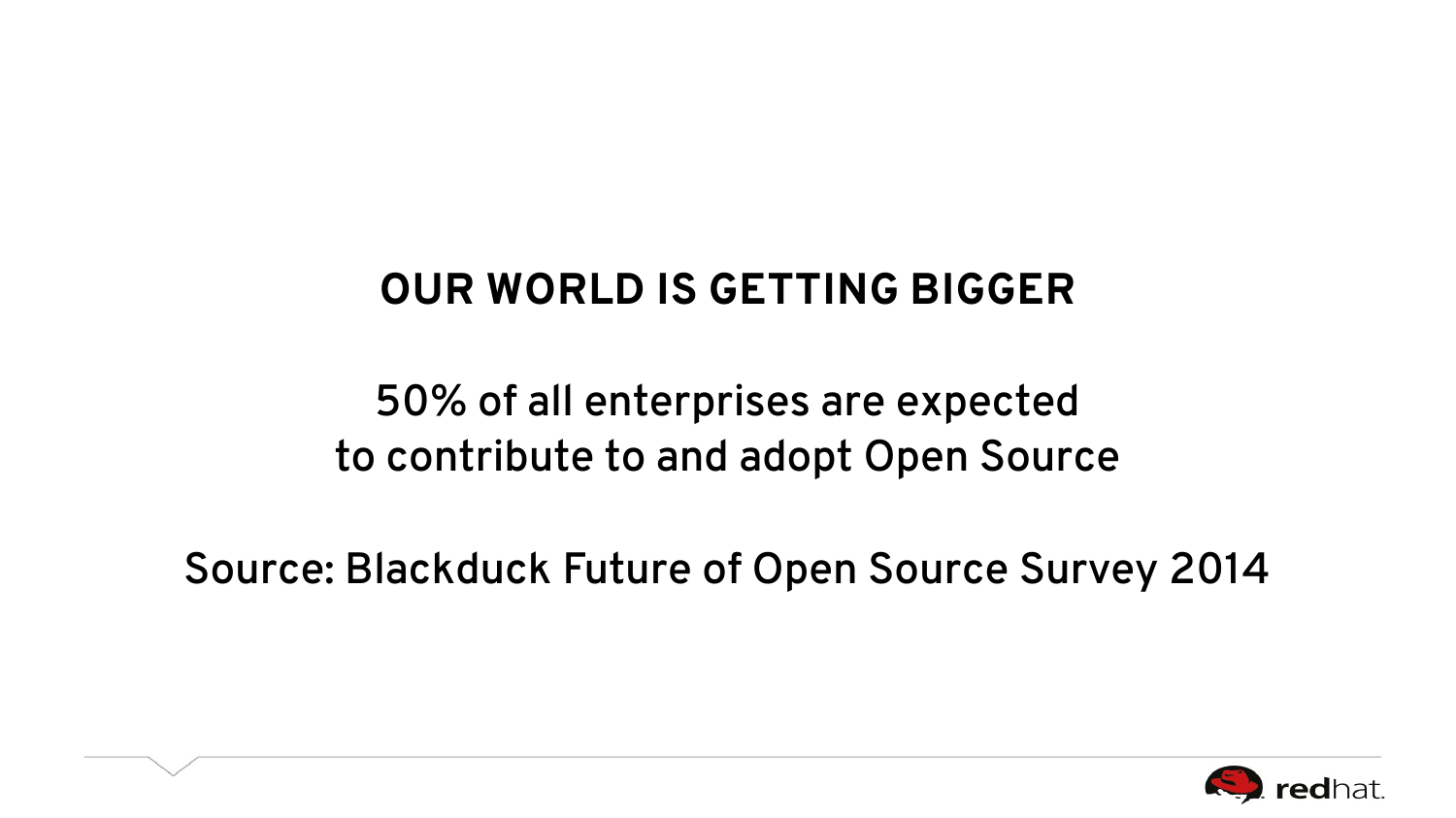#### **OUR WORLD IS GETTING BIGGER**

#### When asked why companies engage with Open Source communities, the #2 answer was:

#### **"Attract and retain top development talent"**

Source: Blackduck Future of Open Source Survey 2014

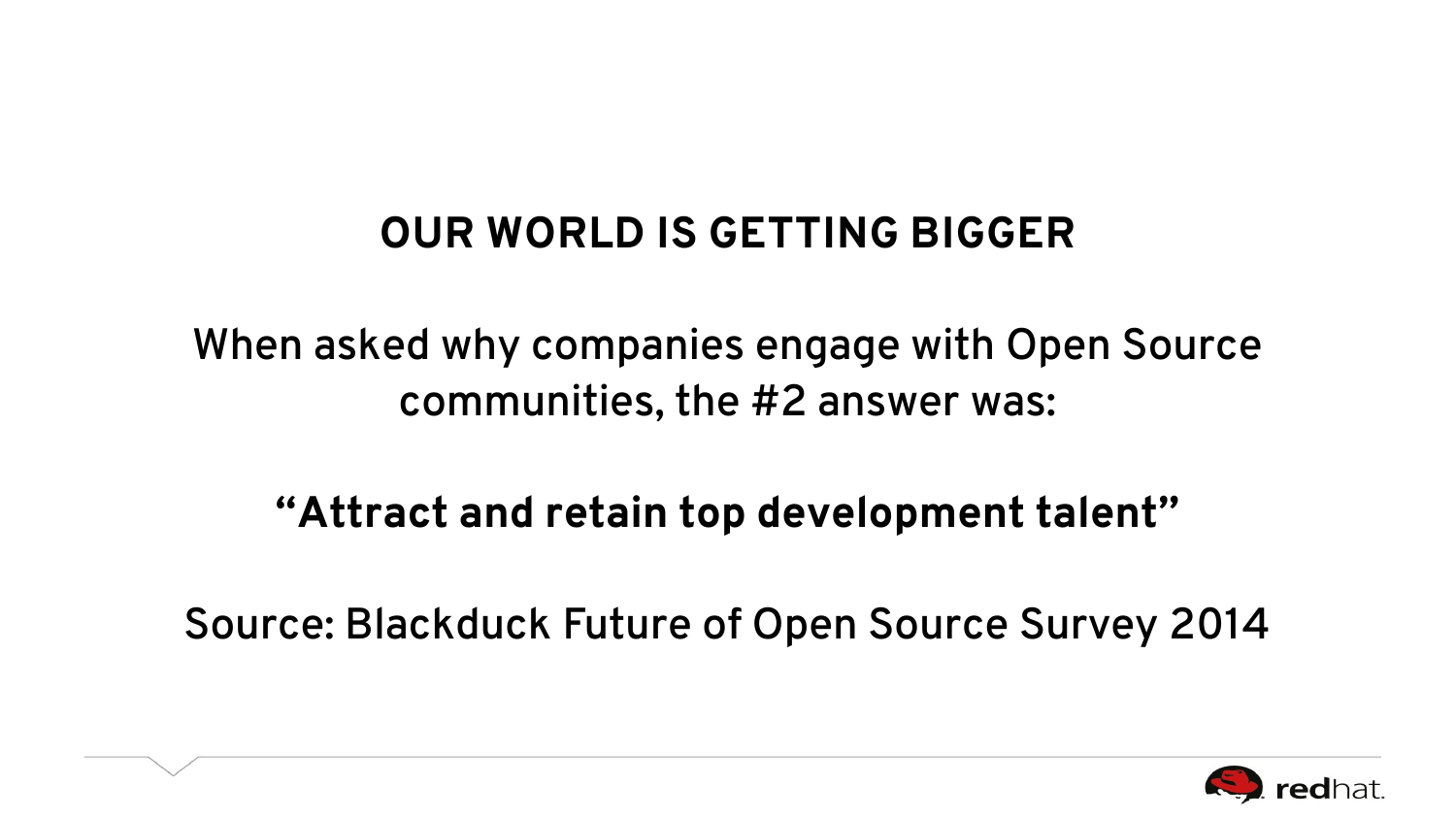# **COMPUTE – DATA -CONNECT**

Open Source is **not** longer **following**. Open Source is **leading** innovation Open Source is fast and broad Red Hat, acting as catalyst, delivers

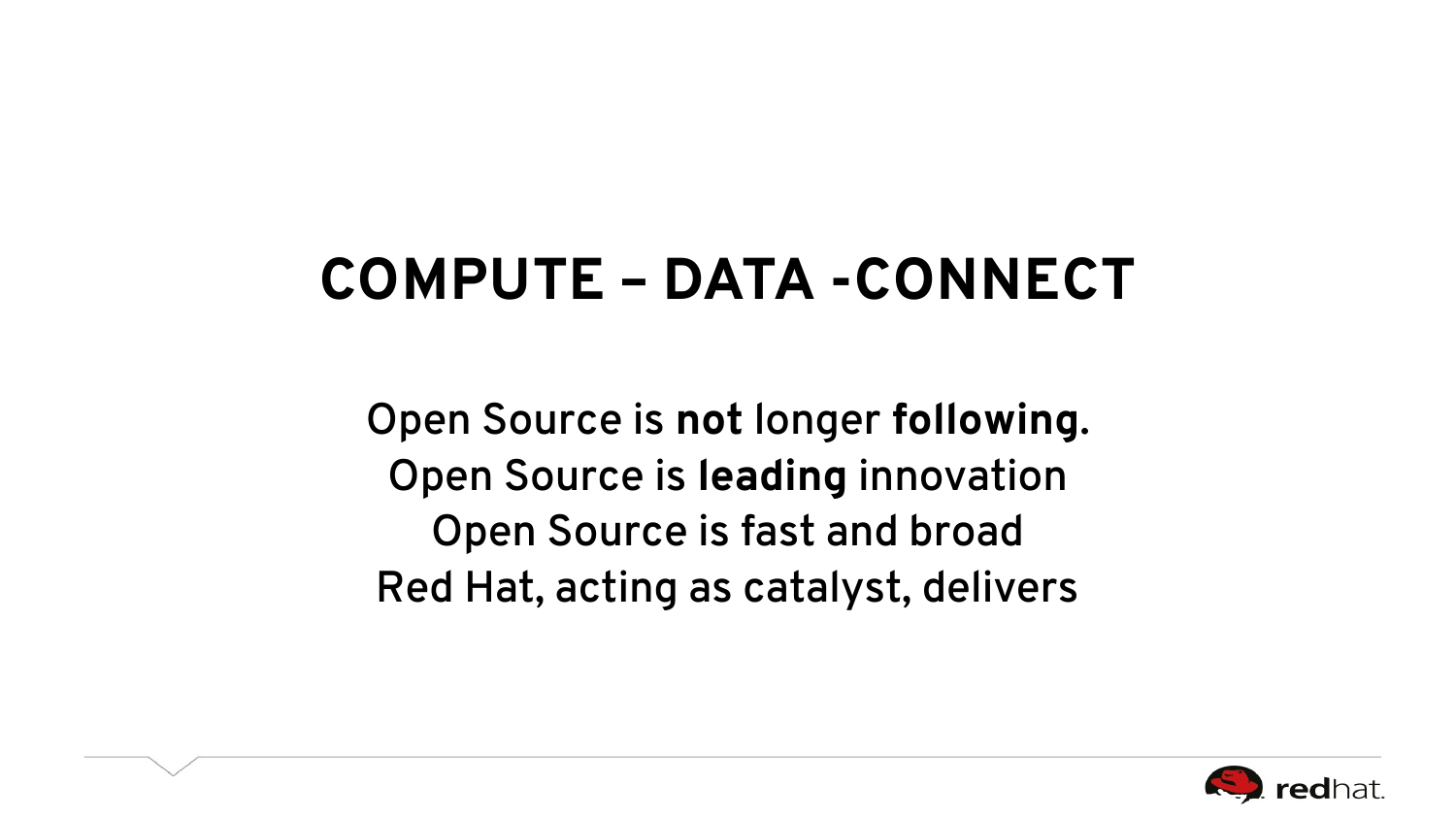

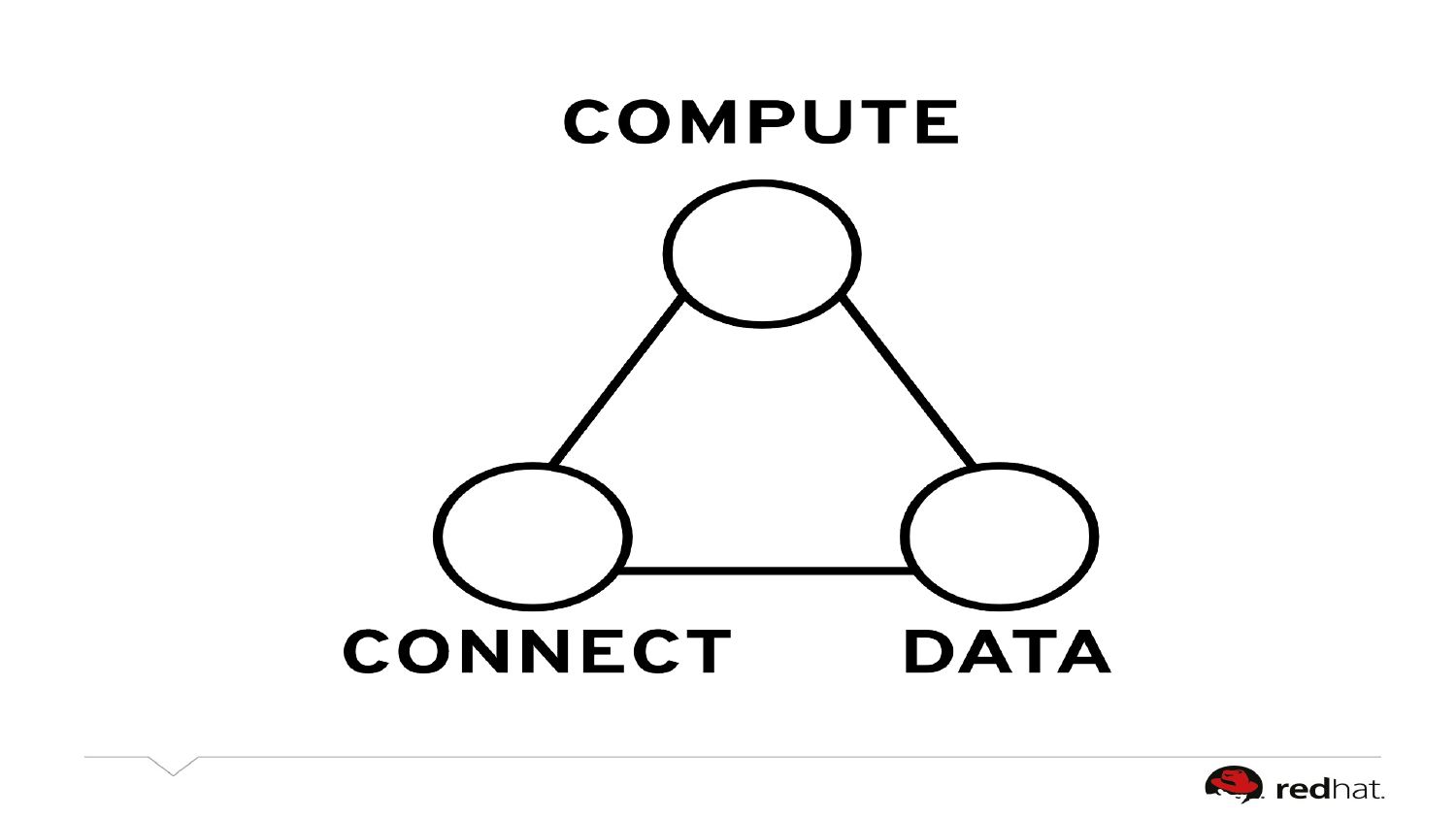

## **To use available capacity in the optimal way**

## Red Hat Enterprise Linux, Virtualization, Jboss

# **Software Defined Computing**

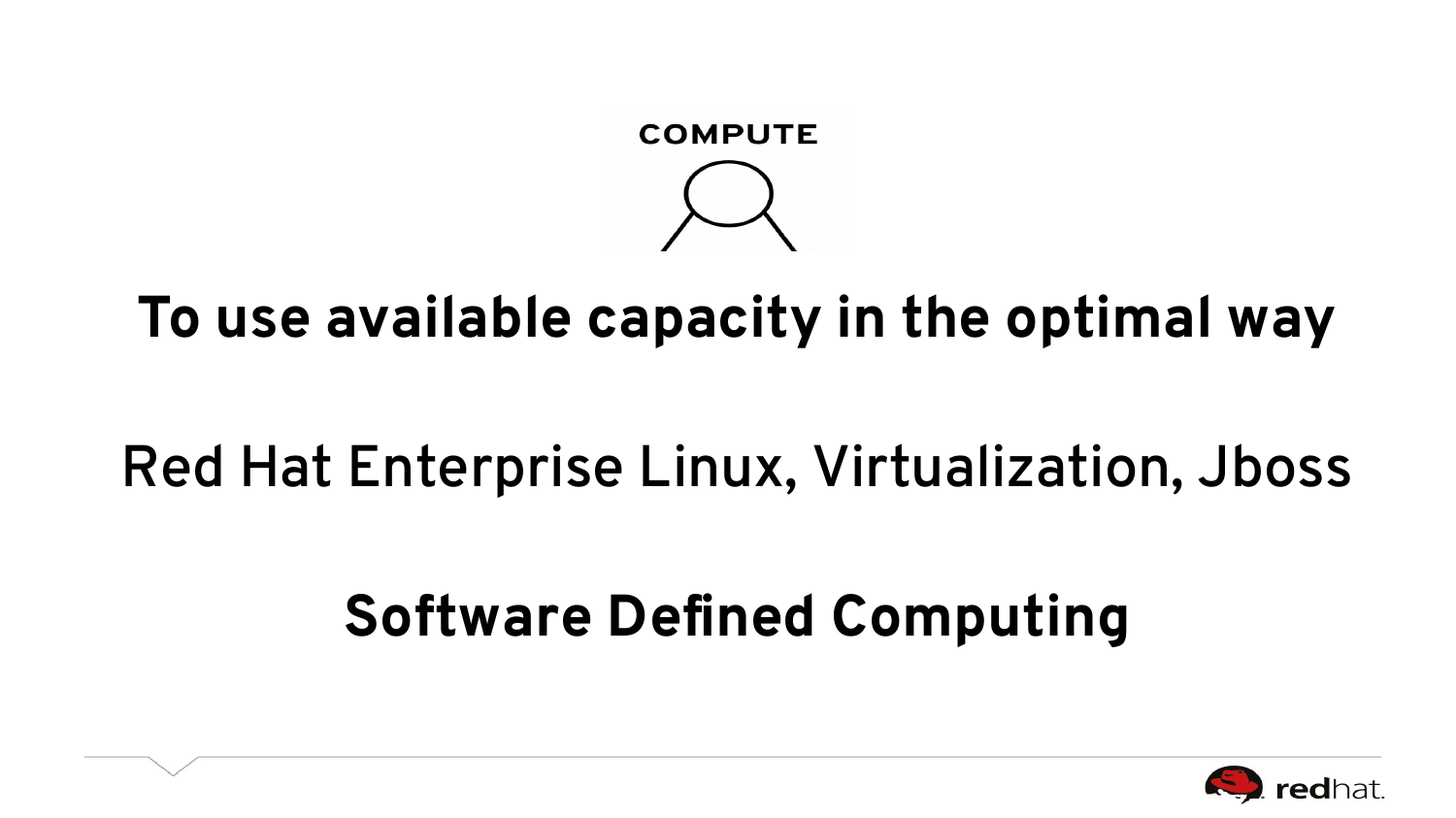

## **To store, access and find data in optimal ways**

## Red Hat Storage, Message Queue

## **Software Defined Storage**

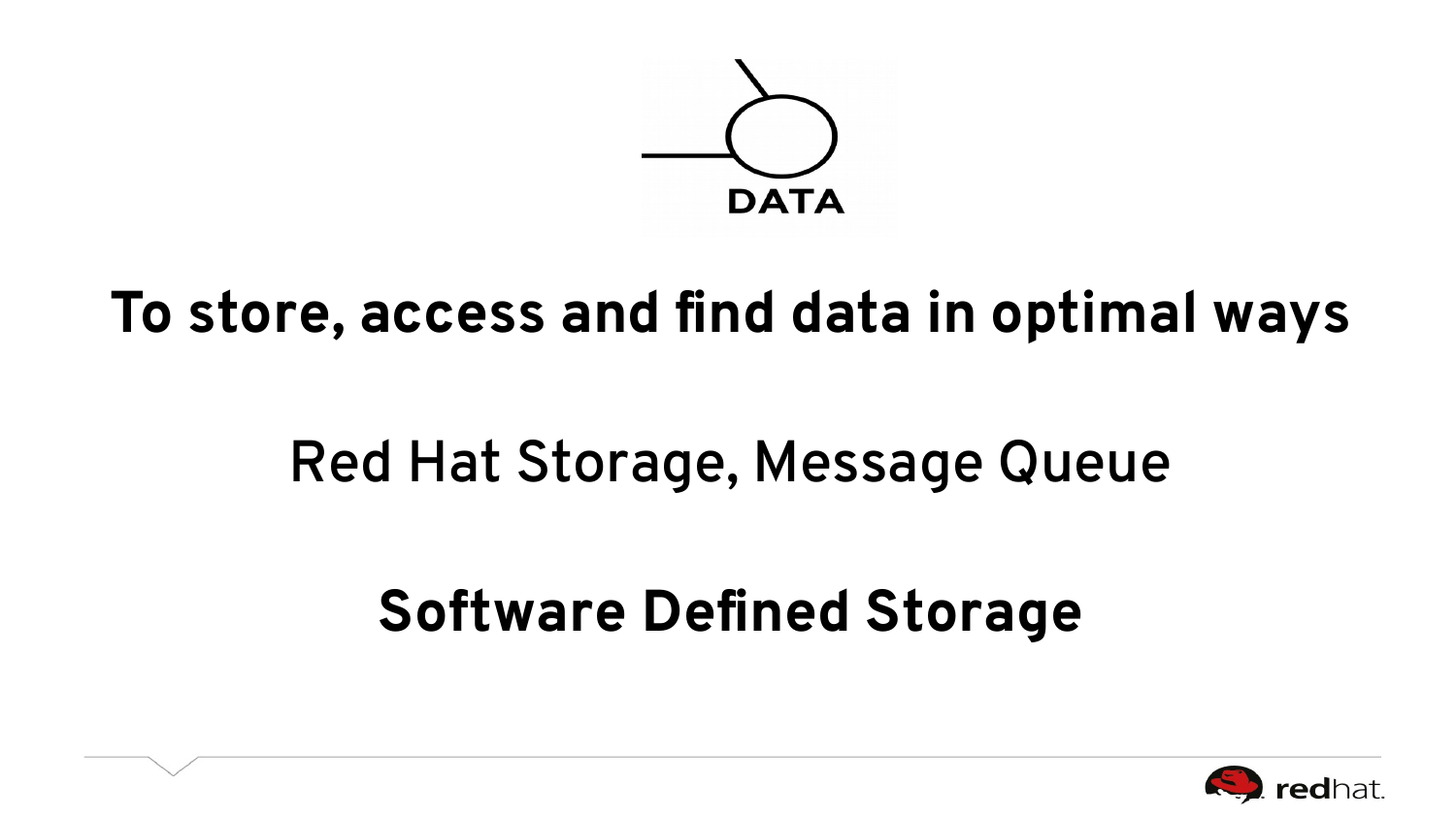

### **To connect applications, machines, networks in the optimal way**

### Cloud Forms, Satellite, OpenStack, OpenShift Open Daylight Project

#### **Software Defined Networking**

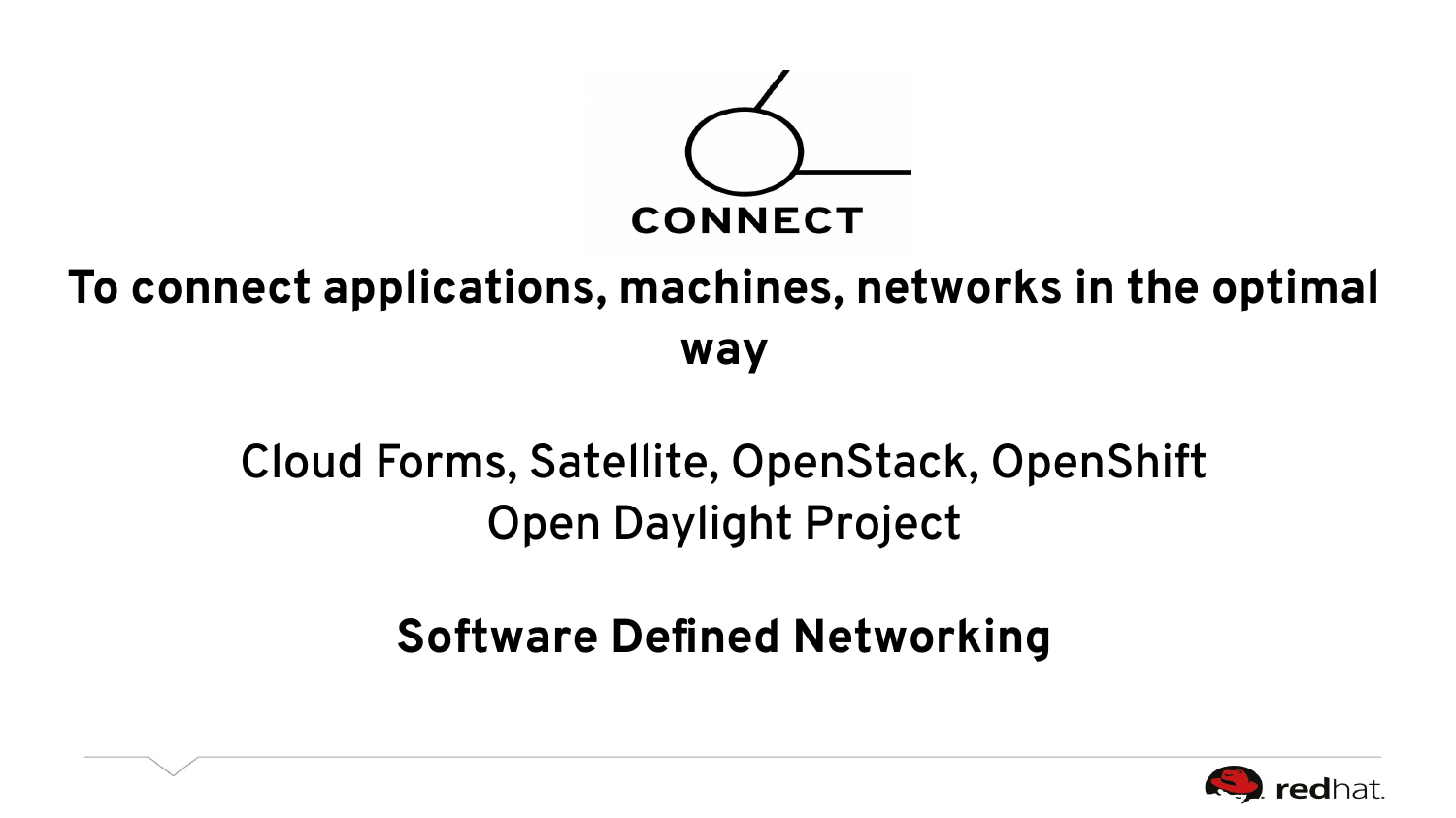

## **Software Defined X is the new default**

It is based on Open Source, using Open Standards, developed The Open Source Way

The future is Open

Oman and Red Hat – stronger together